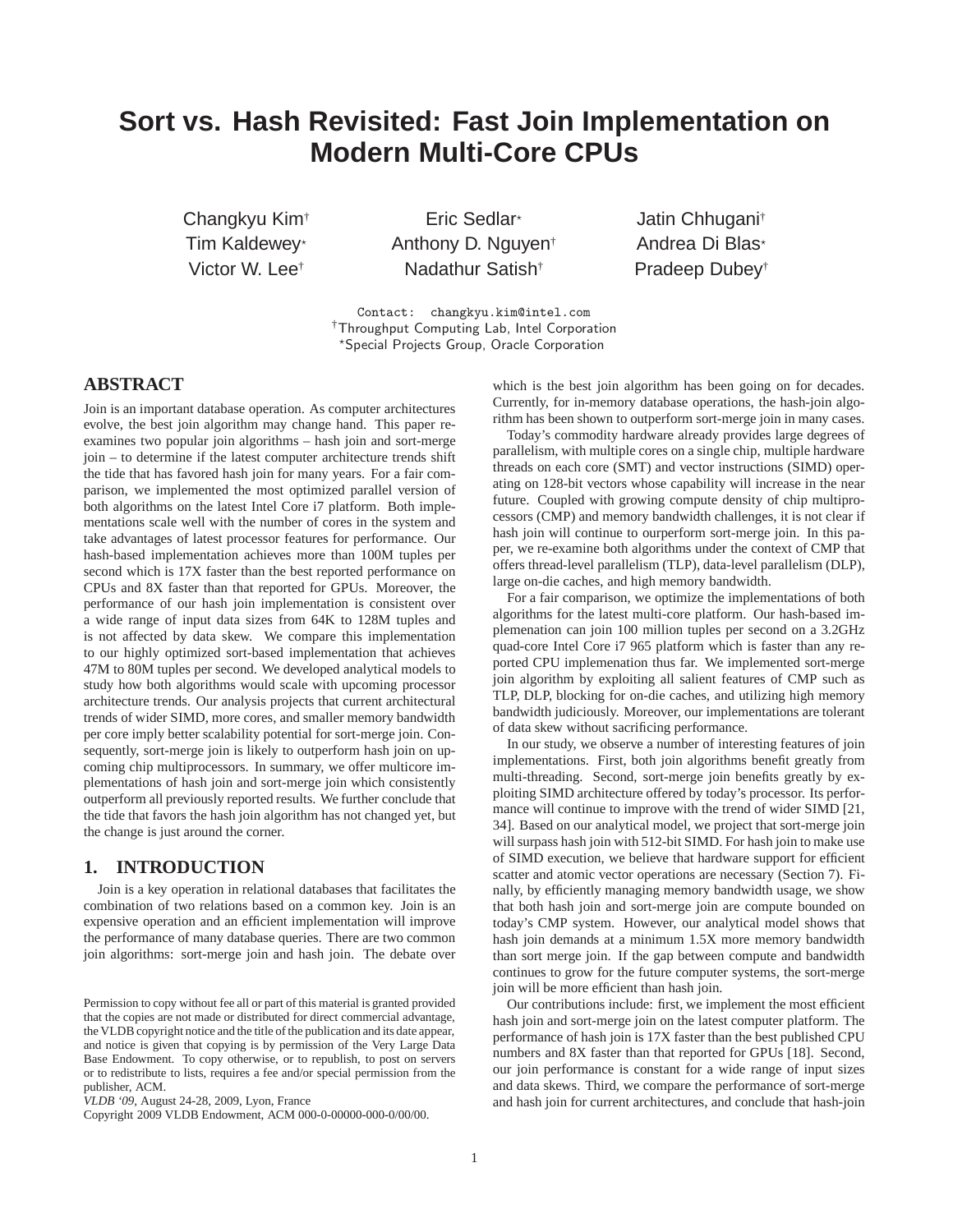is superior in performance. Fourth, by constructing an analytical model for both hash join and sort-merge join, we conclude that future architectural trends towards increasing SIMD width and limited per-core memory bandwidth will favor sort-merge join versus hash join.

The rest of the paper is organized as follows: Section 2 discusses related work. Section 3 examines modern computer architectures and their implications on the join performance. Section 4 presents our hash join algorithm and the considerations for parallelization. Section 5 describes our sort-merge join implementation and the considerations for parallelization. Section 6 presents the results on the two join implementations. Section 7 discusses architecture improvements that are beneficial to both join algorithms and discusses future architecture trends that would influence the performance of hash join and sort-merge join. Section 8 concludes.

# **2. RELATED WORK**

Over the past few decades, significant efforts have been made to develop efficient join algorithms. Among the algorithms developed, sort-merge join and hash join algorithms are two most popular algorithms for computing the equi-join of two relations. The sort-merge join algorithm [3] was dominantly used in early relational database systems. Later, the hash join algorithm became popular and was shown to outperform sort merge join in many situations. The Grace hash join [23] and the hybrid hash join [38] algorithms were first proposed to overcome the disk I/O overhead of general hash-based join algorithms. As the capacity of main memories increased over the years, researchers have focused on main-memory join operations [35, 5, 27]. Shatdal et al. [35] propose a cache partitioning algorithm, where they partition the hash table to fit in cache memory so as to reduce the latency of access to the hash table. Manegold et al. [27, 28] observe that the partitioning stage itself incurs a lot of TLB and cache misses and becomes the performance bottleneck when the size of relations is too large and there are too many partitions required for each to fit in cache. They propose a radix-clustering algorithm that fixes the number of partitions based on the number of TLB entries and performs a partial radix sorting. When the total number of partitions is greater than some fixed number, they perform multi-pass partitioning. Our implementation also relies on a similar multi-pass partitioning scheme. In contrast to algorithms based on cache partitioning, Chen et al. [6] argue that the trend towards concurrent databases will create more cache conflicts, thus reducing the effectiveness of caches. Instead of exploiting caches, they propose to use software prefetch schemes to hide the long latency of accessing hash tables. However, as memory bandwidth becomes an important consideration for performance, partitioning-based schemes that attempt to maintain the working set in cache will still retain an advantage. In this work, we use a partitioning-based scheme to reduce memory bandwidth use.

While the above join implementations are based on sequential algorithms, there has been considerable research on parallel partitioning [9] and join algorithms [10, 26]. One key issue in parallel joins is to achieve good load-balancing, especially when data are skewed. Different schemes to handle data skew in parallel joins have been proposed for both sort-merge join and hash join algorithms [20, 37, 36]. Unlike prior algorithms, our implementation does not require an extra tuning and scheduling phase to address the problem of data skew.

Recently, researchers have explored new architectures to improve join performance. He at al. [18] present GPU-based implementations of both sort-merge join and hash-join. Gedik et al. [12] optimize join code for the Cell processors. Both papers try to exploit the parallel nature of these devices with associated high compute density and bandwidth and show significant performance benefits (from 2-7X on the GPU and 8X on Cell) over optimized CPU-based counterparts.

Current trends in general purpose CPUs have also been in the direction of increasing parallelism, both in terms of the number of cores on a chip and with respect to the SIMD width on each core. Chip multiprocessors are different from conventional multiprocessor systems in that inter-thread communication is much faster with shared on-chip caches [17] and the cost for thread synchronization and atomic operations is much lower. Cieslewicz et al. [8] examine aggregation operations on 8-core chip multiprocessors and exploit thread-level parallelism (TLP) and the shared on-chip caches for high performance aggregation. Zhou et al. [39] implement various database operations to exploit data-level parallelism (DLP) with SIMD instructions. In this work, we show that by efficiently exploiting the capabilities of modern CPUs, we can obtain significant performance advantages over previous join implementations.

Sort-merge join is highly dependent on a good sort implementation. Quicksort is one of the fastest algorithms in practice, but it is unclear whether it can be mapped efficiently to the SIMD architecture. In contrast, bitonic sort [2] uses a sorting network that predefines all comparisons without unpredictable branches and permits multiple comparisons in the same cycle. These characteristics make it well suited for SIMD processors. Bitonic sort has also been implemented on GPUs [16, 13, 32] since it mapped well to the high compute density and bandwidth of GPUs. Chhugani et al. [7] show an efficient implementation of a merge sort algorithm by exploiting both TLP and DLP on recent multi-core processors. Our paper adopts the fastest CPU sorting implementation by Chhugani et al. [7] and extends it to sort tuples of (key, rid).

With regards to the choice of the join algorithm, Graefe et al. [14] compare sort-merge join and hash-join and recommend that both algorithms be included in a DBMS and be chosen by a query optimizer based on the input data. The hash join algorithm is a natural choice when the size of two relations differ markedly. They also show that data skew hurts the performance of hash join; they thus recommend sort-merge join in the presence of significant skew in the input data. Our paper revisits this comparison of both algorithms focusing on in-memory join operations. Our hash join implementation is not affected by data skew and is optimized for the modern multi-core CPUs.

# **3. JOIN FOR MODERN PROCESSORS**

The performance of computer systems has improved steadily over the years, mainly from advances in semiconductor manufacturing and processor architecture. In this section, we will examine how the architectural improvements have impacted the performance of the join operation.

#### **3.1 Main Memory Databases**

With the increase in capacity of main memory, a large number of database tables reside completely in main memory. Typical databases consist of tables with numerous columns, with each column having different width (in bytes). User queries performing join on more than two such tables are decomposed into pairwise table join operations. Performing join on the original tables is not an efficient utilization of the memory bandwidth and computation, and therefore the tables are stored using 2 columns, key and rid, with key being the join key, and rid storing the address of the tuple [5].

For main-memory databases, the number of entries in a table is typically less than the range of 32-bit numbers  $(2^{32})$ , and hence rid can be represented using 32 bits. Although the key can be of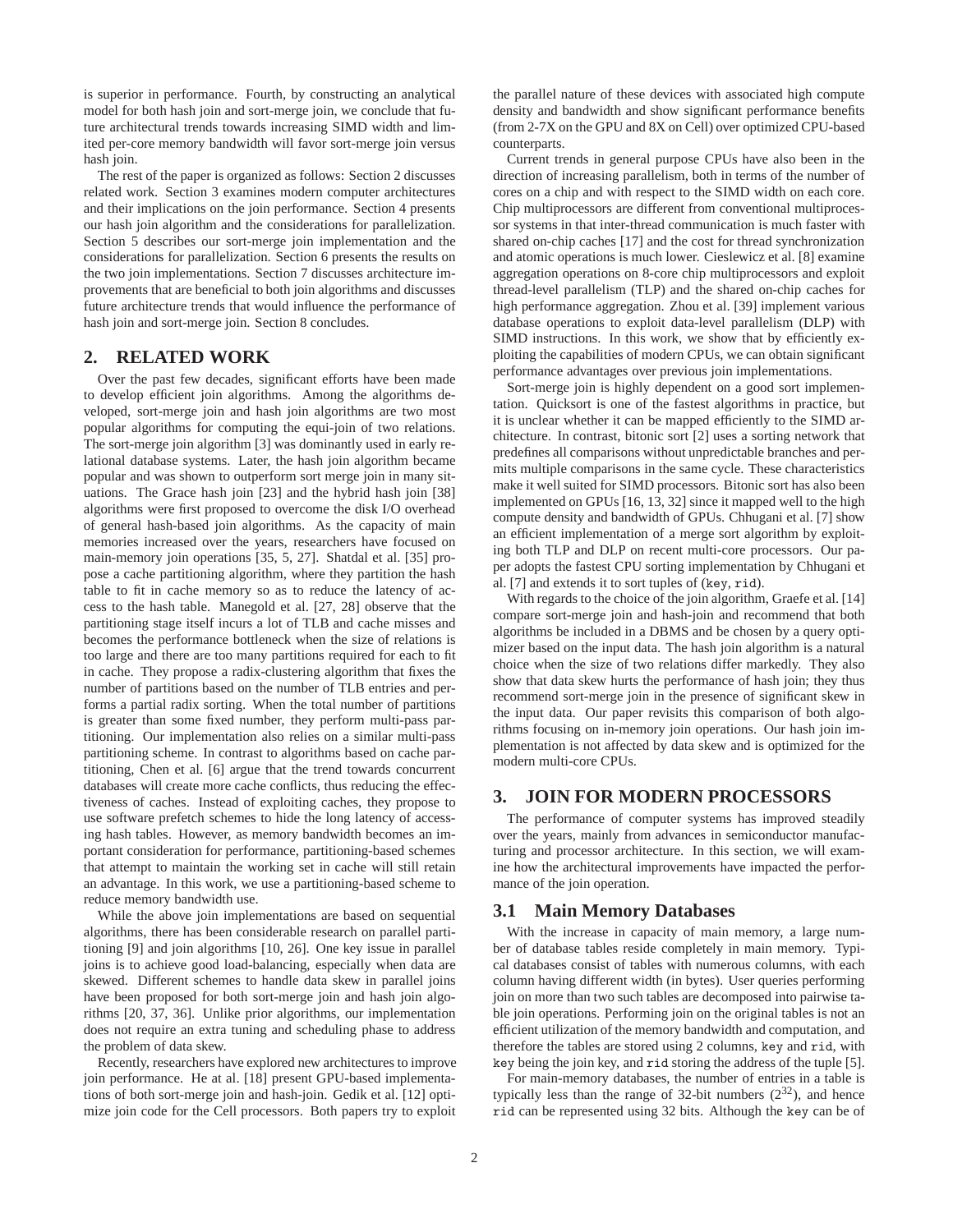any variable width, since the number of records is less than  $2^{32}$ , the number of **distinct keys** cannot be more than  $2^{32}$ , and should also be represented using 32 bits. Of course, representing a variable length key using 32 bits and without changing the information content is computationally hard; schemes like key-prefix [31] and 32-bit XOR and shift hash function [6] have been used to represent keys using 32 bits.

Therefore, we focus, analyze and provide results for tables consisting of **32-bit** key **and 32-bit** rid. We propose our join computation pipeline to include a prologue phase that converts the inputs to the aforementioned representation, and an epilogue that operates on the generated output, and removes the false positive results while gathering the actual keys.

# **3.2 Optimizing for Memory Subsystem**

Join is a memory intensive operation and consequently is directly affected by the performance of memory subsystem. As compute performance improves at a much faster rate than memory subsystem performance, memory access latency continues to worsen. To address this performance gap, a number of architectural features have been devised to improve average memory access latency.

**Cache:** A cache is a module of small but fast SRAM cells that provides low latency accesses to recently used data. It is used to bridge the performance gap between the processor and the main memory. Not only caches can reduce memory access latency, they serve as memory bandwidth amplifiers by filtering out external memory requests. Bandwidth between processor cores and caches is orders of magnitude higher than external memory bandwidth. Thus, blocking data into caches is critical for data intensive operations such as join.

**TLB:** Virtual memory is developed to alleviate programmers from having to deal with memory management. It allows a program to use memory that is larger than the amount of physical memory in the system. However, every memory access must go through a virtual-to-physical address translation that often is in the critical path of memory access. To improve translation speed, a translation look aside buffer (TLB) is used to cache virtual-to-physical translation of most frequently accessed pages. Ideally, the number of TLB entries should match the number of pages touched by an application. With memory size in the Gigabyte range, the number of TLB entries would be in the thousands. However, to make translation fast, TLB is typically designed as either a fully associative or highly associative cache. A TLB size greater than a certain size (e.g., 64) is very complex and consumes a lot of power. Recent processors use multiple levels of TLBs with the lowest level caching the most frequent use pages.

**Prefetch:** Another mechanism that has been employed to reduce the memory access latency is prefetches. Modern processors often include hardware prefetchers that track memory access patterns and automatically prefetch data into caches [11]. However, prefetchers only work well when there is a regular access pattern to begin with. For the join operation, the memory access pattern is fairly random that reduces much of the benefit of the hardware prefetcher.

**Processor-Memory Bandwidth:** Besides memory access latency, memory bandwidth is another critical component in the memory subsystem. Over the years, improvements to increase bandwdith include faster data transfer rate and wider interfaces. Despite these improvements, memory bandwidth still grows at a much lower rate than transistor count [33]. Chip-multiprocessors exacerbate the bandwidth problem as compute grows faster than bandwidth.

# **3.3 Optimizing for TLP**

The number of cores and thread contexts will continue to grow in future processors. To obtain performance from such architecture, applications should be threaded to exploit thread-level parallelism (TLP). For best performance, data accessed by threads must be partitioned to minimize concurrent updates to shared data structures.

# **3.4 Optimizing for DLP**

Single-Instruction-Multiple-Data (SIMD) execution is an effective way to increase compute density by performing the same operation on multiple data simultaneously. A 128-bit wide SIMD (e.g. SSE) is common in processors today. Future processors will have 256-bit or wider SIMD supports [21, 34]. SIMD execution requires contiguous data in registers or in memory. If data accesses are not contiguous, gather and scatter overheads are incurred. Another issue with SIMD execution is the requirement of fixed width data structures. In today's databases, tuples are often compressed with light compression schemes such as prefix compression, resulting in variable length tuples. Use of SIMD instructions causes the size of the data to increase by a factor of 2x to 10x due to decompression.

# **4. HASH JOIN**

As explained in Section 3.1, we focus on equi-join queries on two tables with each tuple consisting of two fields (key, rid), each being a 32-bit number.

#### Q: SELECT ... FROM R, S WHERE R.key = S.key

In addition, the tuples completely reside in main memory. For the remainder of the paper, we use the following notation:

- $\mathcal{N}_R$ : Number of tuples in outer relation (R).
- $\mathcal{N}_\text{S}$ : Number of tuples in inner relation (S).
- *T* : Number of hardware threads (including SMT).
- *K* : SIMD width.
- *C* : Cache size (L2) in bytes.
- *P* : Size of 1st level TLB (in number of entries).

The basic idea behind a hash join implementation is to create a hash table with keys of the inner relation (S), and reorder its tuples. This partitioning phase is followed by the actual join phase, by iterating through the tuples in R, and for each key – searching for matching keys in the hash table, and appending the matching tuples from S to the output table. The expected O(1) search cost of hash tables makes this an attractive option for database implementations. However, with increasing number of entries in the tables, this approach suffers from following performance limiters on current CPU architectures:

**Size of hash table:** In order to avoid wasteful comparisons during join, it is imperative to avoid collisions during hash lookups. Theoretically, this requires a hash table with size around *two* times larger than the number of input elements, or the cardinality of the input keys (if known a priori). We also need a hash function belonging to the class of strongly 2-universal functions [30].

**A fixed (small) number of TLB entries:** With large table sizes, it is possible to access regions of memory whose page entries are not cached in the TLB – thereby incurring TLB misses, and a large increase in latency. Therefore, it is critical to perform memory accesses in an order that avoids significant TLB misses – even for large input sizes.

**Duplicate** key**'s in** S **:** Each duplicate key necessarily leads to a collision in the hash table. Both direct chaining and open addressing methods [25] lead to poor cache behavior leading to increased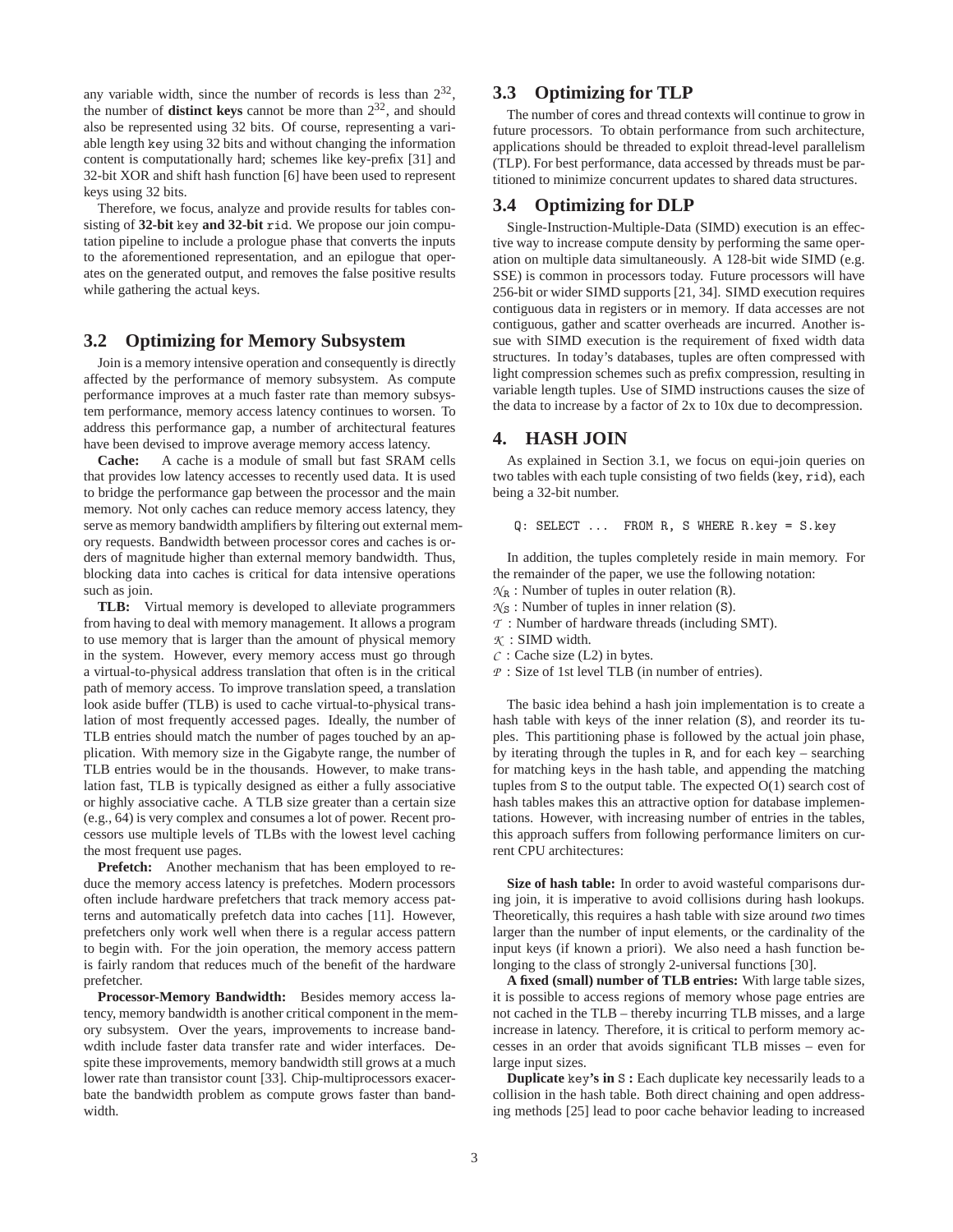

**Figure 1: Partitioning relations** R **and** S **to speedup the hash join operation**

memory latency. Array Hashes [1] lead to increased memory consumption and do not scale with multiple cores.

Having described the potential performance bottlenecks, we now describe our hash join implementation that addresses these issues, along with a corresponding analytical performance model. This is followed by the detailed algorithm description, and its extension to exploit the multiple cores and the 128-bit SIMD (SSE).

## **4.1 Algorithm Overview**

To overcome the dependence on memory latency and memory bandwidth, we need to *partition* the input table<sup>1</sup> into smaller disjoint tables (referred to as sub-tables), such that each sub-table can reside in cache. This is followed by the actual join between the corresponding sub-tables in the two relations. We now describe the two phases in detail:

#### *4.1.1 Partitioning Phase*

Our partitioning phase is based on the radix-cluster algorithm proposed by Manegold et al. [28]. We partition the data based on the rightmost  $\mathcal B$  bits of the two input tables to obtain  $2^{\mathcal B}$  sub-tables, denoted by  $R_1, ..., R_{2^B}$  and  $S_1, ..., S_{2^B}$  (Figure 1). Note that we now need to perform  $2^{\frac{1}{2}}$  independent join operations – between  $R_i$  and  $S_i$  $\forall i$  1..2<sup> $\vec{B}$ </sup>. The parameter  $\vec{B}$  is chosen in a way that the average size of the resultant sub-tables in the inner relation  $(\mathcal{N}_S/2^B)$  fits in the L2 cache. Furthermore, in order to avoid TLB misses, we do not want to have more than *P* open pages at any point of time, where *P* is the size of the 1st level TLB. In practice, 2*P* pages seem to work well when backed up by the next level TLB. However, having more than 2*P* pages seems to expose the TLB miss latency, affecting the run-time performance on CPUs. Hence, the *maximum* number of sub-tables that can be generated at any one point of time is fixed to be  $P' (= 2P)$ .

Since we wish to partition the table into  $2^{\mathcal{B}}$  sub-tables, we perform a *hierarchical* partitioning, with each level subdividing a given table into  $P'$  disjoint sub-tables. We start with the input table, and subdivide it into  $p'$  sub-tables. Each of these sub-tables is further subdivided into  $p'$  sub-tables to obtain a total of  $p'^2$  sub-tables. This operation is carried out until the total number of sub-tables equals  $2^{\mathcal{B}}$ . A total of  $\lceil \mathcal{B} / \log(\mathcal{P}') \rceil$  levels are required.<sup>2</sup>

For level( $l$ )  $\leftarrow$  1 ...  $\lceil \mathcal{B} / \log(\mathcal{P}') \rceil$ :

**Step P1:** Iterate over the tuples of the table and build a histogram (Hist), with the j *th* entry storing the number of input keys that hash to index j. Note that the hash function used simply considers

 $\log(P')$  bits of the key, i.e., bit positions  $[l^*log(P') \dots l^*log(P')$  +  $log(P'/2)$  from the right to compute the hash index.

**Step P2:** Perform the prefix sum of the histogram (Hist) to compute the starting addresses of the elements mapping to the respective indices of the histogram. For example, after computing the prefix sum, Hist[j] stores the address where the first tuple from the table whose key maps to index j needs to be scattered to.

**Step P3:** Reorder the tuples of the table by iterating over them, and scattering a tuple to the address stored at the corresponding hash location. The address at the corresponding location is incremented by the size of the tuple to correctly reflect the scatter address for the next tuple that maps to that index.

We perform the above three steps for each level of subdivision for each of the sub-tables. Note that the final size of each sub-table depends on the distribution of the key's in the relation. Furthermore, we read each tuple twice (once during Step P1 and later during step P3). This helps in computing the starting address for each sub-table within a pre-allocated memory chunk and avoids allocating separate buffers for each sub-table and maintaining them. We later show that the partitioning phase is compute bound on current CPUs, and not affected by the two trips to main memory.

We now describe the analytical model  $-1$ ) the amount of data that needs to be accessed from/to the main memory and 2) the number of operations that need to be executed — for the partitioning phase. We assume that the input table is too big to fit into the cache. Also, since the histogram fits in the cache, the reads/writes from/to the histogram are not dependent on the memory bandwidth. For each tuple, Step P1 reads 8 bytes and Step P3 reads 8 bytes and writes 8 bytes (scattered tuple). Note that the scattered write in Step P3 causes the cache subsystem to first bring in the cache line of the destination into the cache before the write is performed. So, this scattered write indirectly reads 8 bytes into the cache and then overwrite that location without using it. Hence, a total of 16 bytes are read, and 8 bytes are written in Step P3. In short, a total of **24 bytes are read** and **8 bytes are written** *per tuple* during the partitioning phase. Note that both the reads and writes are performed in a sequential fashion, hence the bandwidth is effectively utilized.

To compute the number of operations, let cost*hash* denote the cost of hash computation on the key as well as loading input data. During Step P1, we compute the hash value and also increment the histogram index (effectively loading, adding one, and storing back). Let cost*incr* denote the cost of incrementing the histogram index. Furthermore, the counter is incremented and compared to check for the end of the table. Let cost*epil* denote the cost of this epilogue operation. We denote cost*P*<sup>1</sup> as the number of operations executed *per tuple* during the execution of P1. Hence,

 $\text{cost}_{P1} = \text{cost}_{hash} + \text{cost}_{incr} + \text{cost}_{epil}$  (*per tuple*).

Step P2 operates on the histogram, and for each entry, reads it, modifies it and writes it back. The cost is the same as cost*incr*. This step has the same epilogue operations to obtain a resultant of  $\cos t_{P2}$ operations *per hash entry*.

 $\text{cost}_{P2} = \text{cost}_{\text{incr}} + \text{cost}_{\text{enil}}$  (*per hash entry*).

Step P3 again computes the hash index, increments it, and scatters the input tuple to its permuted location. Let the cost of writing be cost*write per tuple*. Hence,

 $\cos\left(p_3\right) = \cos\left(t_{hash} + \cos\left(t_{incr} + \cos\left(\frac{t_{en}}{t}\right)\right)\right)$  (*per tuple*).

We denote the cost of partitioning for each tuple (for every level)

<sup>&</sup>lt;sup>1</sup>The terms table and relation are used interchangeably throughout the paper.

<sup>&</sup>lt;sup>2</sup>Unless otherwise stated, log refers to logarithm with base 2 (log<sub>2</sub>).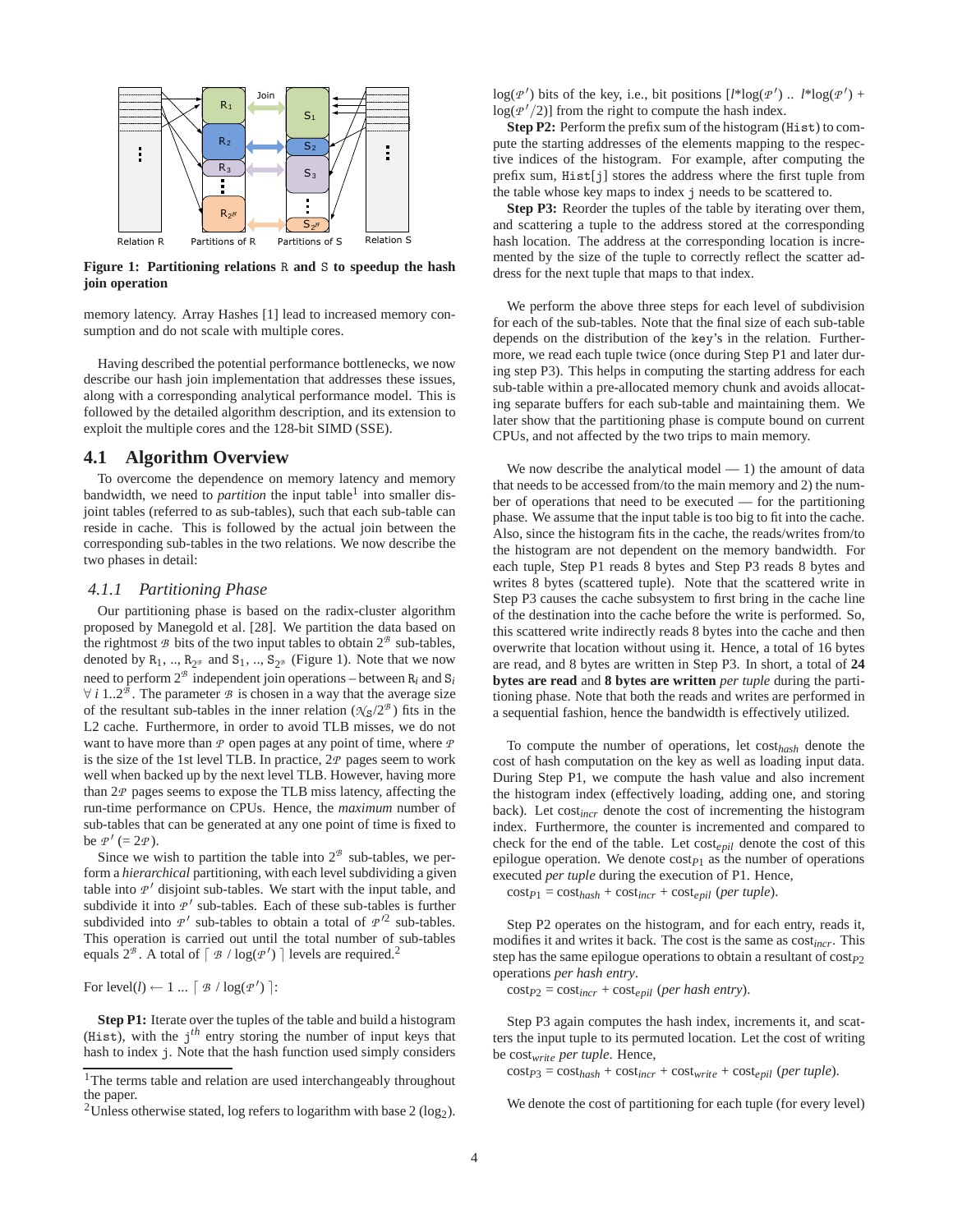as cost*Partition*. Note that we partition both R and S tables into the same number of sub-tables using the above algorithm before moving to the join phase, described next.

#### *4.1.2 Join Phase*

The join phase performs  $2^{\mathcal{B}}$  independent joins – one for each partition generated in the partitioning phase. Let  $R_i$  and  $S_i$  denote the two relations that are being joined in one such partition, and  $\mathcal{N}_{R_i}$ and  $\mathcal{N}_{S_i}$  be the number of tuples in the two relations respectively. We again **build** a histogram using a hash fuction for  $S_i$  and reorder the tuples to obtain  $S_i'$ . The histogram together with  $S_i'$  comprises the hash table. The size of the histogram is chosen differently, and we will derive it at the end of the subsection. In the meanwhile, we refer to the size of the histogram as  $N_{\text{Hist}}$ . We perform the 3 steps (P1, P2 and P3) described above, with a different hash function. Note that after reordering the tuples in  $S_i$ , all the tuples with keys that map to the same hash index are stored contiguously in  $S_i'$ .

The build phase is followed by the **probe** phase, where we iterate over the tuples of R*<sup>i</sup>* , and hash each key, and go over the corresponding tuples in  $S_i'$  to find matching keys and output the result. Note that for each tuple in  $R_i$ , all the potential matches in  $S'_i$  are stored in consecutive locations. Hence to reduce the dependency on memory latency, we issue software prefetches by computing the starting address of the matching tuples in  $S_i'$  for keys at a certain distance from the current tuple being considered in R*<sup>i</sup>* . We now describe the **build** and **probe** phases in detail.

**Step J1:** Similar to Step P1, iterate over the tuples of S*<sup>i</sup>* and build a histogram, Hist. The hash function uses  $log(\mathcal{N}_{\text{Hist}})$  bits, i.e., bit positions  $[(\mathcal{B}+1)$ ..  $(\mathcal{B}) + \log(\mathcal{N}_{\text{Hist}})]$  from the right to compute the hash index.

**Step J2:** Similar to Step P2, compute the prefix sum of Hist.

**Step J3:** Similar to Step P3, permute the tuples in  $S_i$  using Hist to obtain  $S_i'$ .

Having obtained  $S_i'$ , we now perform the **probe** phase  $-$  Step J4.

**Step J4:** In order to issue prefetches, we implement the **probe** phase as follows. We keep a buffer (Buffer) of small number (say b) of elements. We iterate over tuples in  $R_i$  in batches of b tuples. For each tuple (say with key  $R_i[k]$ .key), we store the tuple and its computed hash index  $(j_k)$  in the Buffer. Furthermore, we also issue a prefetch with the appropriate address of the first potentially matching tuple in  $S_i'$ . By construction, the offset of this element is  $\texttt{Hist}[j_{k}]$  within  $S'_{i}$ .

After filling up Buffer with b elements, we iterate over the tuples stored in Buffer, and now for each key Buffer[k'].key, and the corresponding hash value  $j'$ , compare all tuples in  $S'_i$  between indices  $Hist[j']$  and  $Hist[j'+1]$ . Since we had already issued a pre-fetch for the first element at address Hist[j'], we expect the first few tuples to be in the L1 cache. Furthermore, as we sequentially search for the matching keys, the hardware prefetcher would fetch the subsequent cache lines into the L1 cache. This reduces the latency requirements of our **probe** phase. Note however, that we still incur branch misprediction (while comparing the keys in S<sup>'</sup><sub>i</sub>), and our performance should improve with the support of simultaneous multi-threading (SMT) on one-core.

We now derive the value of  $N_{\text{Hist}}$ . Since we have already considered *B* bits during the partitioning phase, the maximum number of unique elements cannot exceed  $2^{32-\beta}$ . In addition, as described in Section 4, we need a hash table of size around *two* times the number of elements (or cardinality) for reducing collisions. Hence,  $\mathcal{N}_{\text{Hist}}$  is chosen to be min(2<sup>32−*B*</sup>, 2 $\mathcal{N}_{\text{S}_i}$ ).

Finally, we derive how to choose  $\mathcal{B}$  for a given cache size  $\mathcal{C}$ . During the join phase, the original table  $(S_i)$ , the permuted table  $(S'_i)$ and the Histogram Hist need to be cache resident together. Hence for a table with  $\mathcal{N}_{S_i}$  entries,  $(8+8+4)\mathcal{N}_{S_i}$  bytes of cache are required. Thus  $\mathcal{N}_{S_i}$  is around  $\lfloor (C/20) \rfloor$ . Thus, we need to create around  $\mathcal{N}_S/|(C/20)|$  partitions. Therefore, *B* equals  $\lceil log(\mathcal{N}_S/|(C/20)|) \rceil$ .

We now derive a cost model for the amount of data that needs to be read from the main memory and the number of operations that need to be executed and for the Join phase. Although we set our partition parameters such that  $S_i$ ,  $S'_i$  and Hist can reside together in the cache in the average case, it is indeed possible to obtain some partitions where this is not true. Therefore, to compute the memory requirements, we distinguish between the cases where above three entities fit together, and when they do not. For the former case, Step J1 reads 8 bytes and Step J4 reads 8 bytes. Hence a total of **16 bytes are read** *per tuple*.

If the three entities do not fit into the cache, 8 bytes are read during J1 and 8 bytes are read and 8 bytes are written during J3. Note that our partitioning scheme ensures that Hist always fits in the cache, and hence does not stress the memory bandwidth. The scattered write (during J3) also reads 8 bytes to fetch data for write, and hence a total of 24 bytes are read and 8 bytes of written. For Step J4, 8 bytes of R*<sup>i</sup>* are read, and the probe phase now may need to bring in a complete cache line (64 bytes) of  $S_i$ <sup>'</sup> in the worst case to compare the first 8 bytes. Hence in the *worst case*, a total of **96 bytes are read and 8 bytes are written**. In the *best case*, each cache line that is read is completely utilized by different inputs, thus requiring only 8 bytes being read in the probe phase, for a total of **40 bytes read and 8 bytes written** during the whole Join phase. Of course, for each output tuple, 12 bytes are written (and correspondingly 12 bytes read).

As far as the number of operations are concerned, we borrow the expressions for steps J1, J2 and J3 from Section 4.1.1.

 $cost_{J1} = cost_{hash} + cost_{incr} + cost_{epil}$  (*per tuple*).  $cost_{J2} = cost_{incr} + cost_{enil}$  (*per hash entry*).

 $cost_{J3} = cost_{hash} + cost_{incr} + cost_{write} + cost_{enil}$  (*per tuple*).

Step J4 computes the hash index, and stores locally the tuple and the computed hash index, followed by issuing the prefetch instruction. As far as the probe phase is concerned, it reads the two consecutive addresses stored in the Histogram, and compares the tuples in that range in  $S_i'$ . We represent the cost of locally storing and issuing the prefetch as  $cost_{pref}$ . Furthermore, let *h* denote the average number of tuples used for comparison from S ′ *i* per tuple in R*<sup>i</sup>* and let cost*comp* denote the cost of one comparison.

 $cost_{J4} = cost_{hash} + cost_{pref} + hcost_{comp} + cost_{epil}$  (*per tuple in* R*i*).

We denote the cost of join as cost*Join*, which is the sum of the above *four* expressions.

## **4.2 Exploiting Thread-Level Parallelism**

In order to exploit the multiple cores, and simultaneous multithreading within one core, we need to parallelize both the partitioning and the join phases.

#### *4.2.1 Parallelized Partition Phase*

During the first level of partitioning (for R or S), all the  $\tau$  threads need to simultaneously perform Steps P1, P2 and P3. In addition, there needs to be an explicit barrier at the end of each step.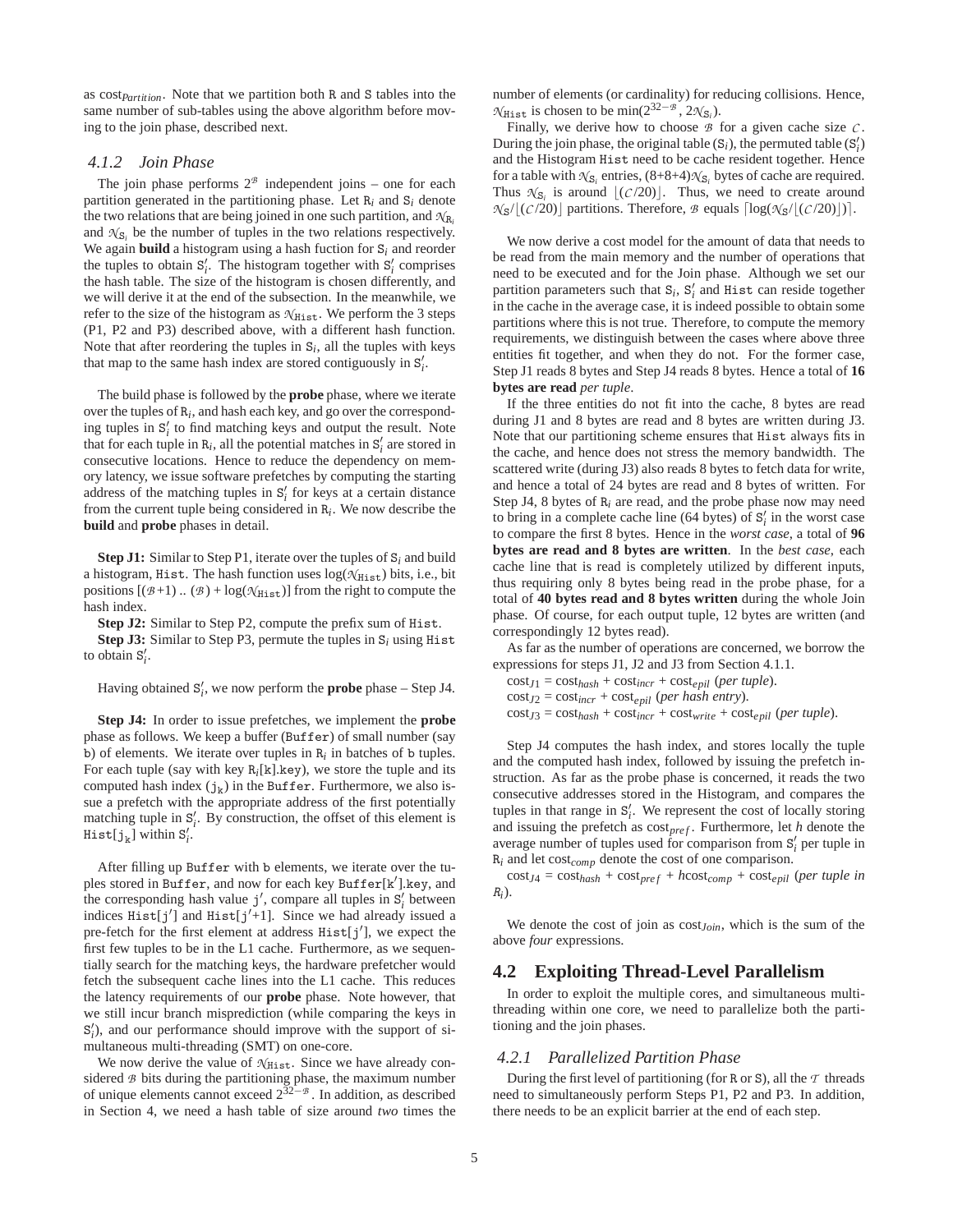After the first level of partitioning, there are enough partitions and each thread can operate on a single partition without any explicit communication with the remaining threads. This is especially true on current multi-core architectures, with  $\tau$  being small (<16). We now describe in detail the algorithm for parallelizing the first level of partitioning and the issues that impact scalability. We refer to parallelized Steps P1, P2 and P3 as Steps  $P1_p$ ,  $P2_p$  and  $P3_p$ respectively. To reduce the impact of load imbalance, we use a scheme based on dynamic partitioning of the tuples. Specifically, we use the Task Queueing [29] model, and decompose the execution into parallel *tasks*, each executing a fraction of the total work (described below). This allows the runtime system to schedule the tasks on different hardware threads. For the discussion below, we assume  $\tau' \geq \tau$ ) tasks, and later explain the relation between  $\tau'$ and  $\tau$ .

**Step P1**<sub>*p*</sub>**:** Equally divide the input tuples amongst the  $T'$  tasks. Each task  $T_i'$  maintains its local histogram (Hist<sub>i</sub>) and updates it by iterating over its share of tuples. The hash function used is same as the one used in serial P1 step.

**Step P2** $_p$ **:** Having computed their local histograms, the tasks compute the prefix sum in a parallel fashion. Consider the j *th* index. At the end of Step P1*p*, each task stores the number of tuples whose keys map to  $j<sup>th</sup>$  index, and hence the total number of tuples mapping to j *th* index is ∑Hist*i*[j]. For the i *th* task, the starting address of each index j can be computed by adding up the histogram values of all indices less than j (for all the tasks), and j *th* index for all tasks chronologically before the  $i^{th}$  task. This is same as the prefix sum operation, and we use the algorithm by Hillis et al. [19] to parallelize it.

**Step**  $P3_n$ **: Each task again iterates over its share of tuples and** uses its local histogram to scatter the tuple to its final location (similar to P3).

In practice, we set  $T' = 4T$ . As a result, the dynamic load balancing using task queue's improved the scaling by 5% – 10% over a static partitioning of tasks. This may be attributed to the reduction in the latency of the writes, since different tasks are at different execution stages during the task and are not simultaneously writing to the main memory.

#### *4.2.2 Parallelized Join Phase*

The partitioning phase creates  $2^{\mathcal{B}}$  partitions. Statically dividing the sub-tables amongst the  $\tau$  threads may lead to severe load imbalance amongst the threads since the partitions are not guaranteed to be equi-sized. In addition, for skewed distributions, it is possible to have some partitions that have a large percentage of the input elements, and hence only a few threads will be effectively utilized. We devised a *three* phase parallelization scheme that accounts for all kinds of data skewness and efficiently utilizes all the computing resources. As in the partitioning phase, we use the task queueing model. Note that we maintain  $\tau$  output tables, that are merged at the end of the complete join algorithm.

**Phase-I:** We create  $T'$  tasks, and evenly distribute the sub-tables amongst the tasks. If the size of both the inner and outer sub-table is less than a pre-defined threshold  $(Thresh<sub>1</sub>)$ , it performs the join operation (steps J1 .. J4) and appends the output to the relevant output table. Note that there is no contention for writing between threads. In case the size of any of the sub-tables is greater than Thresh<sub>1</sub>, the task simply appends that sub-table's pair id to a list of pairs to be addressed in the next phase.

In addition, the use of task queues ensures that we can achieve

a better load balancing between threads and address the variability between individual task execution times. There is an explicit barrier at the end of Phase-I, and now we describe Phase-II, where all the threads work simultaneously to join a pair of sub-tables. All the sub-tables that were not joined during Phase-I now go through through Phase-II.

**Phase-II:** Let  $R_i$  and  $S_i$  denote the two relations to be joined by multiple threads. As in the partitioning phase, the first three steps (J1, J2 and J3) are parallelized in a similar fashion to steps P1, P2 and P3 respectively. After the *build* phase, we now execute the *probe* phase (J4*p*) as described below.

**Step J4**<sub>*p*</sub>**:** Evenly divide the input tuples in  $R_i$  amongst the  $T'$ tasks. Each task maintains a separate Buffer (Buffer*i*) and operates in batches of b tuples. While searching for potential matches for any key in  $S'_i$ , it is possible to find a lot ( $\geq$  Thresh<sub>2</sub>, a predefined threshold) of potential matches (for skewed distributions like Zipf [15]). To avoid load imbalance in such cases, the task does not perform the search and appends that key to the list of unprobed keys, and also stores the starting and ending probing address.

At the end of the above phase, we have a list of unprobed keys. We now consider each of the unprobed keys, and perform the search in a parallel fashion.

**Phase-III:** All the threads work simultaneously for each of the probes. We evenly divide the search range amongst the keys and each thread searches for matching keys and appends the relevant tuples to their respective output tables.

The above *three* phase parallelization scheme incurs low overhead (for large input size), and aims at efficiently utilizing the memory bandwidth, and computation cores. The thresholds used above, Thresh<sub>1</sub> and Thresh<sub>2</sub> are set to  $TC_1$  and  $T^2C_1$  respectively, where  $C_1$  is the number of tuples that fit in the L1 cache. These cutoffs are chosen to reduce the overhead of parallelization.

Prior attempts have been made to solve the load imbalance problem in parallelizing the join phase in the presence of data skew [20, 36]. However, these were in the context of parallelizing across clusters of computers and not chip multiprocessors. Consequently, network communication latency and synchronization overhead did not allow for such fine-grained task-level parallelization. The scheme described in this section creates fine-grained tasks (phases-II and III) that can divide up work evenly across threads. Any remaining imbalance due to arbitration and latency effects is handled through a task queue mechanism that performs work stealing to balance the load across threads. We shall see in Section 6 that our scheme results in scalable performance even for heavily skewed data.

## **4.3 Exploiting Data-Level Parallelism**

There is inherently a lot of data-level parallelism in the hash join implementation. We describe below a data parallel algorithm assuming a *K* element wide SIMD, with *K* being equal to 4 for the current SSE architecture.

During the partitioning phase, we operate on each tuple by computing the hash index, followed by updating the histogram followed by the scatter operation. The corresponding steps  $P1_{dp}$ , and  $P3_{dp}$ are as follows:

**Step P1** $_{d,p}$ : Iterate over the input tuples by operating on  $\chi$  tuples simultaneously. We need to extract the  $K$  keys and compute the hash function. Since the same hash function is applied on all the keys, this maps to SIMD in a straightforward way. This would be followed by updating the  $K$  histogram bins simultaneously.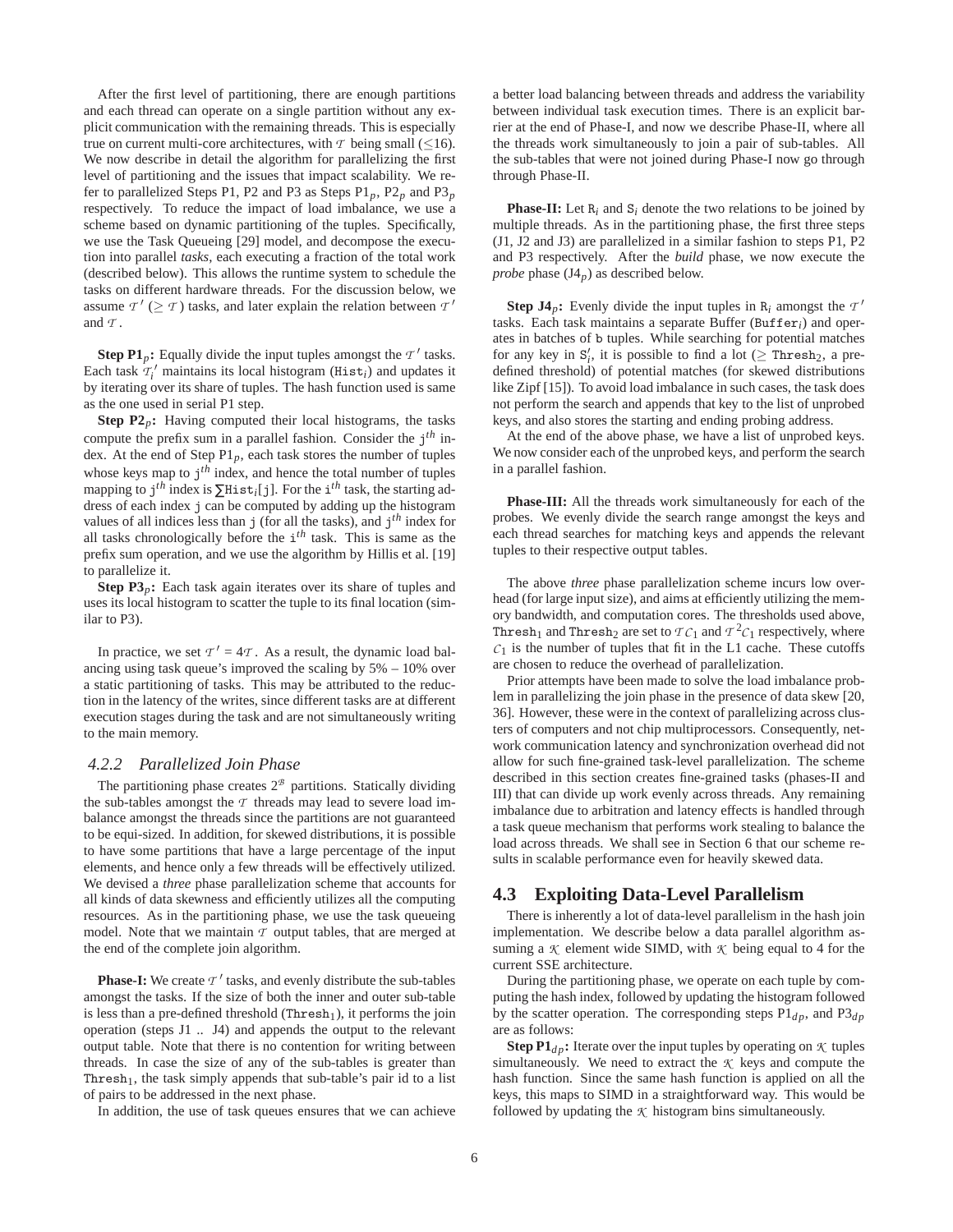**Step P2***dp***:** As described in Section 4.1.1, Step P2 involves a prefix sum over a histogram table. Data parallel prefix-sum algorithms have been proposed in the literature [4]. However, such algorithms do not seem to give much benefit at  $K = 4$ .

**Step P3** $_{dp}$ : Operating on  $\mathcal{K}$  tuples simultaneously, and computing the hash index, followed by gathering the scatter address from the histogram bins, and scattering the  $K$  tuples at their respective permuted locations.

For the join phase, steps  $J1_{dp}$  through  $J3_{dp}$  can exploit data level parallelism in a similar fashion to steps  $P1_{dp}$  through  $P3_{dp}$  respectively. Step J4*dp* is modified as follows:

**Step J4** $_{dp}$ **:** Operating on  $\mathcal{K}$  tuples simultaneously, and performing the search by comparing one element for each of the tuples.

In order to achieve SIMD scaling, we need efficient hardware implementation of the following features:

- *Data Gather:* In Step J4<sub>dp</sub>, we need to pack together the elements from distinct search locations in a SIMD register to perform comparisons with the respective keys.
- *Data Scatter:* In Step  $P3<sub>dn</sub>$ , we need to write consecutive elements in the SIMD register to non-contiguous locations.
- *SIMD update collision:* In  $Pl_{dp}$  and  $Il_{dp}$ , the simultaneous update of the histogram bins needs to be handled correctly in SIMD. In case the  $K$  bins are all distinct, it reduces to a gather operation, followed by an increment, followed by a scatter back. However, if two or more bins are the same, the update for all the distinct bins needs to be done in the first pass, followed by the next set of distinct bins. Implementing it in software is prohibitively expensive, and we need hardware support for such atomic vector updates. The benefit of such hardware support can be more significant especially when there are few conflicts expected within SIMD lanes (e.g., Step J1*dp*).

However, the current CPU SSE architecture lacks support for efficient implementation of all the above features. Hence, we do not see any appreciable speedup in the data-level parallel implementation of the hash join algorithm.

# **5. SORT-MERGE JOIN**

Sort-merge join sorts rows in both input tables by the join key and then merges these tables. The most expensive part ( $\geq$ 98%) of sort-merge join is the sorting of those two tables. Therefore, it is essential to use the most efficient sorting implementation to achieve the best sort-merge join performance.

## **5.1 Scalar Implementation**

For a scalar sort implementation, we adopt an efficient implementation of merge sort by Chhugani et al. [7]. Merge sort essentially merges two lists of length *L* to produce a list of length 2*L*. In the next step, it merges two lists of length 2*L* to produce one of length 4*L*, and so on until there is a single sorted list. Chhugani et al. optimized their implementation by (1) replacing branches with conditional moves that do not suffer branch misprediction, (2) blocking for cache to make efficient use of memory bandwidth, and (3) using multi-way merging to merge cache-size blocks to produce a single sorted list. However, their implementation sorts only keys. For this work, we extend their implementation to sort tuples of (key, rid).

There are two ways to sort the tuples. One way is to treat (key, rid) as a single entity. For example, if both key and rid are both 32 bit values, they can be treated as a single 64-bit entity. The benefit of this approach is that no extra instructions are needed on 64-bit architecture. A comparison can be performed only on the 32-bit keys but the actual sort moves the entire 64-bit entity that includes both key and rid.

The snippet of x86 assembly instructions below depicts the innermost loop that merges two lists, A and B. It loads pointers to A and B (lines 1-2), assumes that B is less than A and loads B's content into register rdx (line 3), and speculatively advances both A and B pointers (lines 4-5). A comparison of A's and B's keys (line 6) sets a conditional flag. Conditional move instructions (cmov) use this conditional flag to fix rdx (line 7) and roll back B's pointer (line 8) if A is less than B. If A is greater than B, A's pointer is rolled back to the old value (line 9). Finally, the content of rdx (whether containing A or B) is stored into a destination (line 10). Although this code executes more instructions than a simple ifthen-else block, it eliminates the branch based on the comparison of A and B, and improves the runtime performance.

Note that the number of instructions below is the same as the number of instructions for sorting 32-key only, except that the quadword keyword is used to actually move 8 bytes to and from memory.

| 1. mov   | rsi, rax                                          | ; save old ptr_A                               |
|----------|---------------------------------------------------|------------------------------------------------|
| $2.$ mov | rdi, rbx                                          | ; save old ptr_B                               |
| $3.$ mov | rdx, qword ptr [rbx] ; load B's key&rid           |                                                |
| 4. add   | rax, 8                                            | ; $ptr_A+=2$                                   |
| 5. add   | rbx, 8                                            | ; ptr_B+=2                                     |
| 6. cmp   | dword ptr [rsi], edx; compare keys only           |                                                |
| 7. cmovc | rdx, [rsi]                                        | ; A <b, a's="" key&rid<="" load="" td=""></b,> |
|          | 8. cmovc rbx, rdi                                 | ; A <b, back="" ptr_b<="" roll="" td=""></b,>  |
|          | 9. cmovnc rax, rsi                                | ; A>=B, roll back ptr_A                        |
|          | 10. mov qword ptr [rcx], rdx ; store both key&rid |                                                |

The second way is to treat them separately, therefore incurring extra instructions to move the associated rid as well. This results in slowdown but is more general, as it does not assume that the key and rid are kept together.

When the size of a key or rid is greater than 32 bits, a (key, rid) tuple cannot co-locate in a single 64-bit scalar register. In this case, extra instructions are needed to sort them. The code above needs three new instructions to explicitly move rid with the key: a load (load B's rid), a conditional move (load A's rid), and a store (store rid).

## **5.2 Exploiting Data-Level Parallelism**

We use a bitonic merge network [7] to exploit data-level parallelism. Figure 2 shows a 4x4 bitonic merge network that merges two sorted sequences of length 4 and produces a single sorted sequence of length 8. A 4x4 merge network has three levels, each of which comprises of comparisons of four pairs of elements on four lanes (e.g., four boxes at each level). Within a lane i, it assigns to  $L_i$  the smaller element and  $H_i$  the larger element. Between each level is a shuffle network that routes the L's and H's to the desired lanes for the next level.

Initially, sequences A and B are sorted in the same ascending order. Bitonic merge needs one sequence to be sorted in ascending order (A), and the other in descending order (B). In the figure,  $A_0$ ,  $A_1$ , *A*2, *A*<sup>3</sup> are four contiguous elements of A that are already loaded in a SIMD register. B is shown after loaded into a SIMD register and permuted into descending order  $(B_3, B_2, B_1, B_0)$ , called B<sup>'</sup>. At level 1, a SIMD comparison on A and B′ assigns the smaller values of the pairs  $(A_0, B_3)$ ,  $(A_1, B_2)$ ,  $(A_2, B_1)$ ,  $(A_3, B_0)$  to one SIMD register containing L's  $(L_0L_1L_2L_3)$  and larger values to another SIMD register containing H's  $(H_0H_1H_2H_3)$ . For level 2, these L's and H's need to be routed the desired lanes for another comparison. If the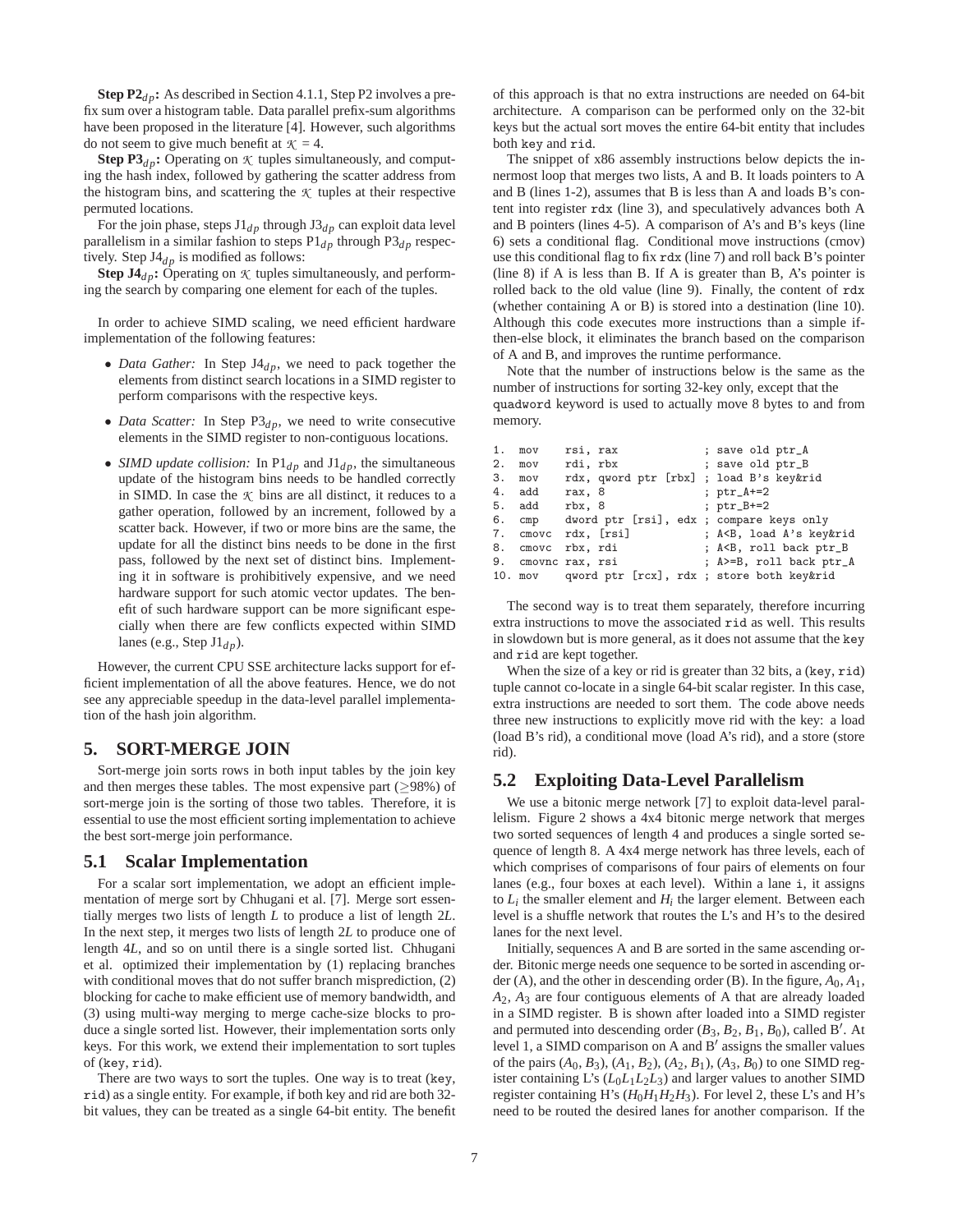

**Figure 2: A bitonic merge network that merges two sequences of 4 elements each (A and B) to produce a single sorted sequence of 8 elements.**

L's (or H's) within a SIMD register need to be routed in different directions, then shuffles are need. In practice, one shuffle is needed for each direction. As the bitonic merge network becomes larger, the top levels do not need shuffles because all L's or H's within a SIMD register move in the same direction. The same operation is repeated for level 3. At the end of level 3, two resulting SIMD registers containing  $L_0L_1L_2L_3$  and  $H_0H_1H_2H_3$  are interleaved (via a pair of shuffle instructions) to get a sorted sequence of *L*0, *H*0, *L*1, *H*1, *L*2, *H*2, *L*3, and *H*3.

Mapping this bitonic merge network to SSE4 [22] produces the sequence of instructions below. The instructions in black text (lines 1-2, 5-12) are for sorting keys only, as four keys can fit into a single SIMD register and can be processed by a SSE instruction concurrently. Ignore the instructions in blue text for now (lines 3-4, 13-20) as they are for (key, rid) tuples (describe below).

```
// xmm2 and xmm3 in descending order
// level 1
1. xmm4 = sse.min(xmm0, xmm3);2. xmm5 = sse_max(xmm0, xmm3);3. xmm6 = \text{ssemin}(xmm1, xmm2);4. xmm7 = sse_max(xmm1, xmm2);// two shuffles for keys only
// no shuffle for (key, rid)
// 1st 2x2 network begins
// level 2
5. xmm8 = sse min(xmm4,xmm6);
6. xmm9 = sse_max(xmm4, xmm6);// shuffle
7. xmm12 = sse\_shuffle(xmm8, xmm9, dir1);8. xmm13 = sse\_shuffle(xmm8, xmm9, dir2);1/1 level 3
9. xmm16 = \text{ssemin}(\text{xmm12}, \text{xmm13});10. xmm17 = sse_max(xmm12, xmm13);// interleave result
11. xmm0 = sse\_shuffle(xmm16, xmm17, dir3);12. xmm1 = sse\_shuffle(xmm16, xmm17, dir4);// 2nd 2x2 network begins
// level 2
13. xmm10 = \text{sse-min}(xmm5, xmm7);14. xmm11 = \text{sse_max}(xmm5, xmm7);// shuffle
15. xmm14 = sse-shuffle(xmm10, xmm11, dir1);16. xmm15 = sse\_shuffle(xmm10, xmm11, dir2);// level 3
17. xmm18 = sse.min(xmm14, xmm15);18. xmm19 = sse.max(xmm14, xmm15);// interleave four results
19. xmm2 = sse\_shuffle(xmm18, xmm19, dir3);
```
#### 20.  $xmm3 = sse\_shuffle(xmm18, xmm19, dir4);$

Each level contains a SIMD min and a SIMD max instruction. We use generic names such as sse\_min and sse\_max to simplify discussion as SSE has a variety of min and max for different data types and sizes. Moreover, SSE uses different SIMD instructions to shuffle elements, depending on the shuffle patterns. Here we use a generic sse shuffle(A,B,direction) to represent all these instructions, where direction tells the shuffle instructions how to route the elements of A and B.

Note that for sorting keys only, after min/max instructions at lines 3-4, a pair of shuffle instructions is needed because  $H_0$ ,  $H_1$ need to go to the lanes 3 and 4 while *L*2, *L*<sup>3</sup> need to go to lanes 0 and 1, respectively. Due to the way the shuffle is implemented in SSE, the pair of shuffles at lines 7-8 actually require three SSE instructions to route 2 4-wide SIMD registers. This peculiarity disappears when routing 2-wide SIMD registers. Thus, the total number of SIMD instructions for sorting keys only is 13.

The same 4x4 network can be applied to tuples of a 32-bit key and a 32-bit rid, treating a (key, rid) tuple as a single 64-bit entity. Since SSE4 operates on two 64-bit values at a time, the number of comparisons at each level doubles (i.e., 2 SIMD min and 2 SIMD max instructions). In the code above, all lines (1-20) belong to the merge network. The number of shuffle instructions at level 2 and level 3 doubles. However, no shuffle is needed at level 1 because the entire SIMD registers (xmm4, xmm5, xmm6, xmm7) remain intact going to the next level. The number of instructions is 20, and increase of 1.54X over 32-bit keys only (13 instructions). The performance is expected to be **less than 2X slower** than keys only.

## **5.3 Exploiting Thread-Level Parallelism**

Intel Core i7 provides two aspects of TLP: two hardware contexts on each core (SMT) and four cores on the same CPU package. Merge sort can take advantage of SMT by running two merging threads on the same core to hide instruction and memory latency. Without SMT, a wider network should be used to increase parallelism and overlap SIMD instruction latency with computation. Consider the merge network in Figure 2, a 4x4 network is composed of two independent 2x2 networks at level 2 and level 3. However, a 4x4 network has one extra level (level 1 in Figure 2) that includes extra min/max (two for keys only, four for key-rid) and two shuffles (keys only). Going to a 8x8 network gives two independent 4x4 networks but requires yet another level (four extra min/max). In short, as the network becomes wider, more levels and thus instructions are required. Note that when the network is wider than SIMD lanes, no shuffles are needed at the upper levels.

SMT obviates the need to go to wider networks by overlapping instruction and memory latency with instructions from the other thread. Using smaller network results in fewer instructions and as long as all pipeline stalls are overlapped with useful work, it will result in shorter execution time.

The second aspect of TLP is parallel merge. Tuples are first partitioned among *T* threads, which sort their own partitions. Then they cooperate in merging  $\tau$  sorted list into a single sorted list. When intermediate lists are larger than caches, merging may become bandwidth bound, as these lists streams from/to memory multiple times. We address the bandwidth issue in the next section.

#### **5.4 Bandwidth-Oblivious Sort**

Multiway merging [7] is used to address the bandwidth bottleneck by forming a tree of threads that incrementally merge the heads of partially sorted lists simultaneously. As tuples are merged, they are pushed to a "parent" thread up the tree. The parent thread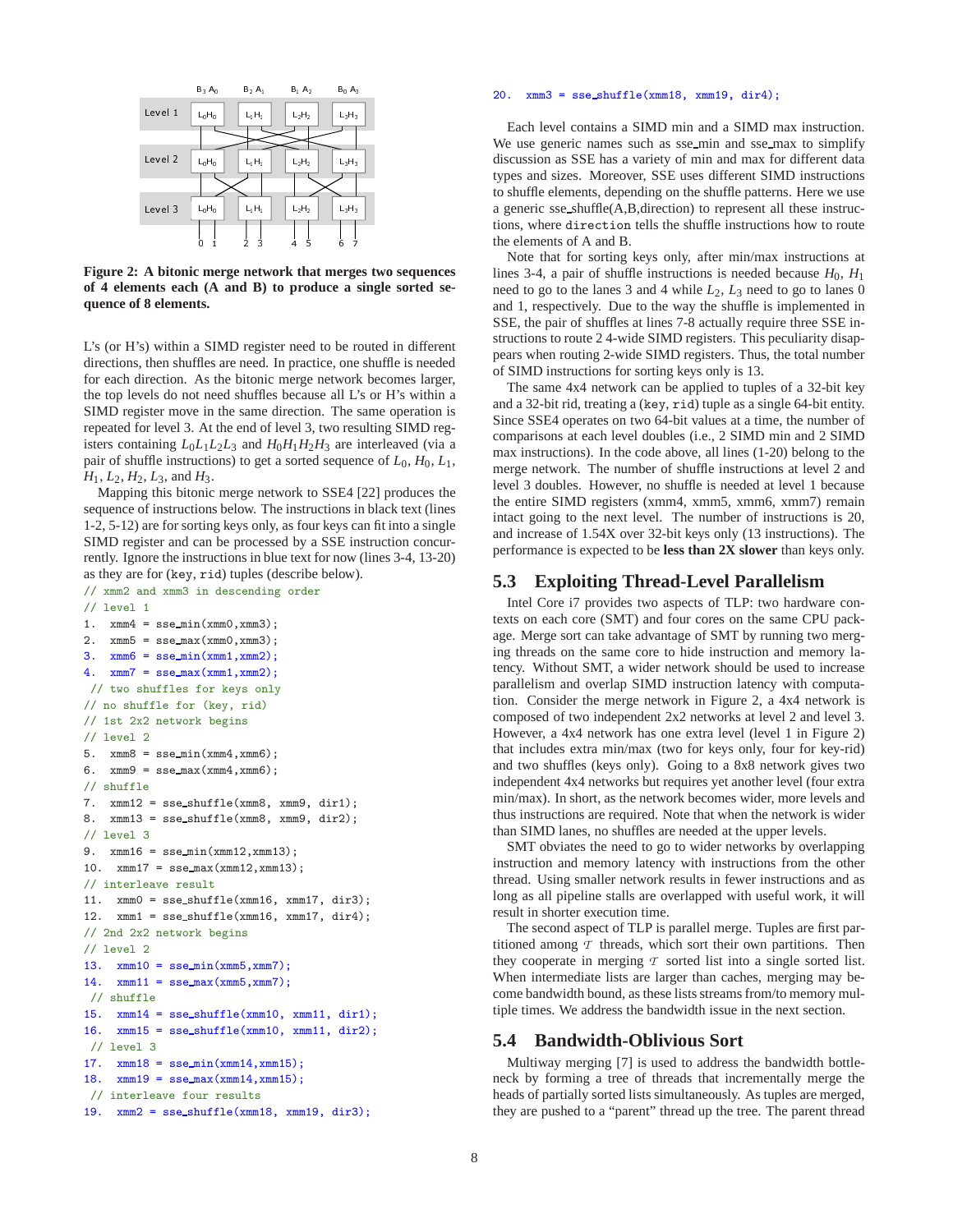

**Figure 3: Time spent in partitioning and join phases with varying number of partitions for 128M tuples with uniformly distributed keys.**

merges these tuples with tuples from other child threads and pushes the merged tuples up to its own parent. This goes on until tuples reach the root thread, which merges and stores them to memory. By merging all lists in parallel in this fashion and limiting the number of "in-flight" tuples within the last level cache, multiway merging reads each tuple once from main memory and writes it once to main memory. In short, multiway merging turns a bandwidthbound merge sort into a compute-bound merge sort by juduciously managing its usage of memory bandwidth.

# **6. PERFORMANCE EVALUATION**

In this section, we show the performance of both hash-based join implementation and sort-based join implementation. We run our experiments on a single socket Intel Core i7 965 system with 6GB of DDR3-1333 memory. The processor runs at 3.2GHz and has four out-of-order superscalar processor cores that support simultaneous multi-threading (SMT) with two hardware threads per core. Each core has a 32KB L1 instruction cache, a 32KB L1 data cache and a 256KB combined L2 instruction and data cache. The four cores share a 6MB L3 cache. For fast virtual-to-physical address translations, each core maintains a 64-entry fully-associative L1 TLB and a 512-entry four-way set associative L2 TLB.

#### **6.1 Hash Join Performance**

We evaluate the performance of the hash join in three aspects: 1) the benefit of partitioning; 2) the handling of input variations such as the table size, the join selectivity and the number of distinct keys; 3) the handling of heavily skewed data such as the Zipf distribution [15].

#### *6.1.1 Partitioned Hash Join*

To study the benefit of partitioning for hash join algorithm, we join two tables of 128 million tuples with uniformly distributed keys [9, 18, 28]. Figure 3 shows the time (in cycles) spent to process each tuple on the quad-core processor when the number of partitions varies from 64 to 1M<sup>3</sup>.

To study the performance trade offs, we separate the time spent in the partitioning phase and the join phase. When the number of partitions is small (64, 128 and 256 partitions), the partition size is too big to fit in the caches. The join phase is memory bounded and it becomes the performance bottleneck. As the number of partitions increases, the partition size reduces and it eventually fits into the caches. When the number of partitions is greater than 4K, the time required for the join phase stabilizes. Further increase in the number of partitions would not improve performance any more because the time spent in the partitioning phase is dominating.



**Figure 4: Computation time measured in cycles per tuple with various inputs: (a) varying the number of tuples from 64K to 128M (b) varying the join selectivity (c) varying the input cardinalities (d) varying the** θ **value of Zipf distributions.**

Experimentally, we found the optimal number of partitions is 16K when each partition just fits in the on-die caches. Multi-pass partitioning is necessary when the number of partitions per pass is greater than 128, which is twice the size of L1 TLB.

## *6.1.2 Uniform Distribution*

Next, we study how the hash join algorithm handles input variations. In this study, we do not include the time to generate the output, which is less than 3 cycles per output tuple. Even when the output size is similar to the input size, this adds less than 10% to the actual runtime.

Figure 4(a) shows the effect of changing the input data size from 64K to 128M tuples. The time per tuple varies from 25 cycles to 32 cycles as the input data size increases. However, the variation is small and very stable. This corresponds to 100M to 128M tuples per second. This result is better than any published performance in the literature. For example, He et al. [18] report a runtime of 2.5 seconds on a 2.4GHz Intel Core2 quad-core processor with tables of 16M tuples that have uniformly distributed 32-bit keys. In comparison, our Core i7 performance is around 0.15 seconds (30*cpe* ∗ 16*M*/3.2*G*) which is **16.6X** faster. We also measured our performance on the same 2.4GHz Core2 quad-core processor used by He et al. and found our implementation to be **6.5X** faster. This illustrates the efficiency of our implementation. Furthermore, contrary to their claim that the hash join implementation on a Core2 quad-core CPU is 1.9X slower than a GPU (Nvidia 8800GTX), our Core2 implementation is in fact 3.4X faster than the same GPU platform.

Figure 4(b) shows the effect of the join selectivity by changing the percentage of matching tuples for the table size of 128M tuples. 0% means that there is no matching tuples, which results in no output data. We notice that the overall join time improves slightly as there are less tuples with matches<sup>4</sup>. This is because the branch prediction in the probing phase improves as the prediction accuracy increases by always predicting a non-match.

Figure 4(c) shows the effect of varying the number of distinct keys from 1M to 128M for the table size of 128M tuples. In general, data with low cardinality shows less branch mispredictions in

<sup>3</sup>1M refers to 1 million.

<sup>&</sup>lt;sup>4</sup>the graph does not include the time for writing the output.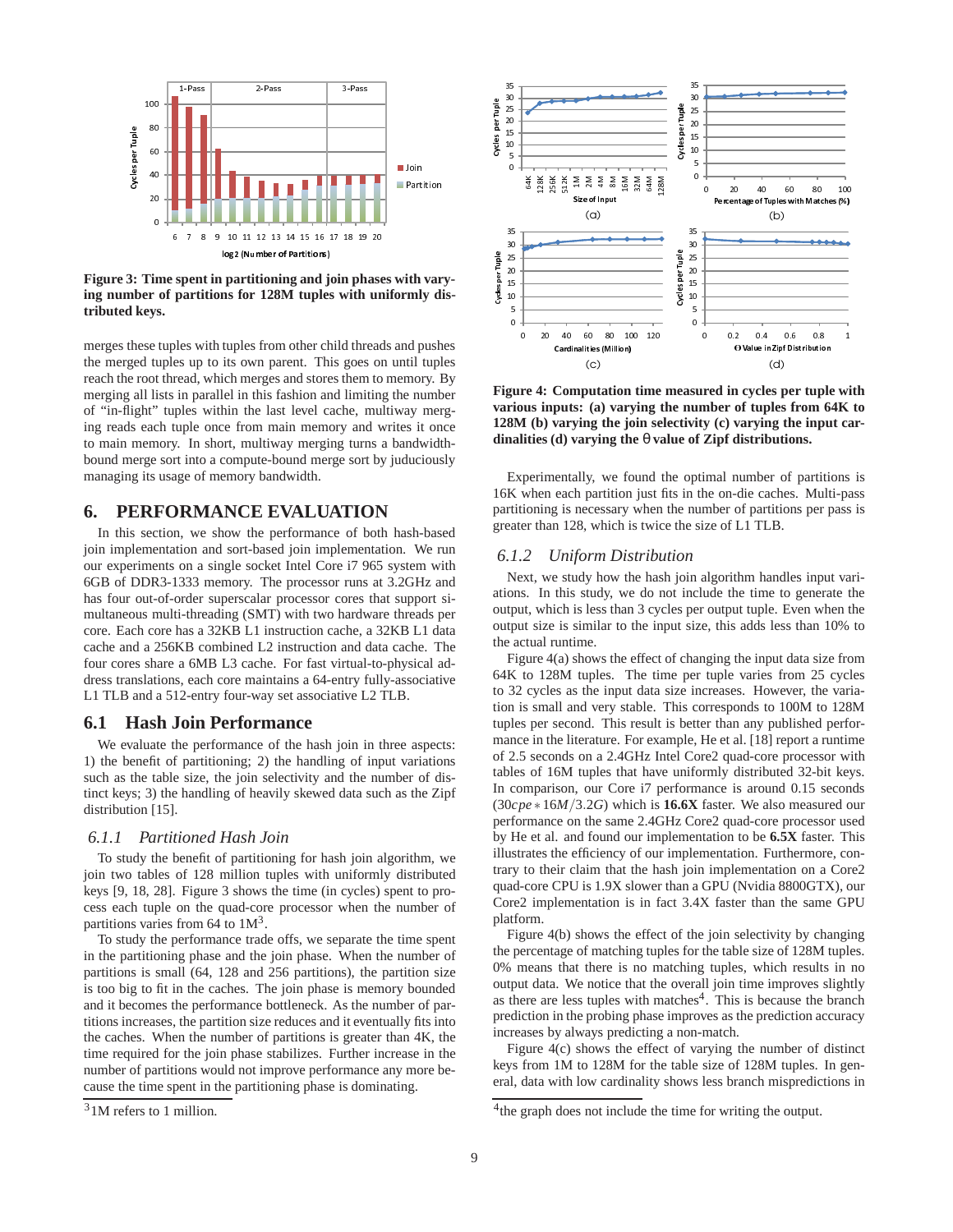the probe phase, thus achieving better performance by around 5%- 10% as compared to the higher cardinality data. Note that we do not exploit the cardinality information during execution of our algorithm. In case the cardinality is low and known a priori, we can reduce the number of partitioning phases or completely eliminate it, thereby further speeding up the runtime.

**TLP Scaling:** The performance results reported earlier in this section correspond to the parallel implementation of the hash join algorithm as described in Section 4.2. The partitioning step is parallelized by dividing the input tables evenly among the threads. In the join phase, each thread is responsible for joining one or more independent partitions.

For the uniform distribution, both the partitioning and the join phases scale very well with respect to the number of cores. There is no load imbalance among the different threads executing in parallel. Load imbalance usually arises in the join phase due to the variation of the partition sizes when input keys are skewed. For uniform distributed keys, partition sizes do not vary a lot and this is not an issue. Consequently, our parallelization of the join step only needs to go through Phase-I of Section 4.2. We see a scaling of **4.4X** over scalar code using four cores. The scaling is over 4X because SMT threads hide memory latency and improves the core efficiency.

#### *6.1.3 Handling Skewed Data*

While the uniform distribution offers the best case for parallel scalability, skewed input distribution such as the Zipf [15] distributions would test the ability of the parallel hash join implementation to handle load imbalance. Under this circumstance, our *3-phase* parallelization algorithm of Section 4.2 will be exercised and we will discuss the results in this section. The serial performance of our hash-join algorithm for skewed data is comparable to the serial performance for uniform data. This is in accordance with the results of our analysis of Section 4.1.

**TLP Scaling:** When all partitions are not uniformly sized, the amount of time to join each partition varies. In the extreme case when all the tuples fall into a single partition, we will see no parallel scalability with a naive implementation. The Zipf distribution is one such skewed distribution [15]. Consequently, we only see a 2.8X scaling on the 4-core processor when only the phase-I of our parallel join scheme is employed.

We address the load imbalance problem through our **3-phase** join parallelization algorithm. In Phase-II, threads cooperatively work on joining large partitions by dividing up the tuples among themselves. For the Zipf distribution with  $\theta = 100$  (which is heavily skewed), 30-40% of the inputs are greater than 32K tuples, which was selected as the threshold. However, there may still be load imbalance in the **probe** phase when certain tuples have a large set of potential matches. To handle this, we separate out such probes in phase-III and cooperatively probe each such tuple using all threads. For the Zipf distribution with  $\theta = 100$ , less than 0.1% of the tuples went through this phase. Using these optimizations, we **improved our parallel scalability of the join phase from 2.8X to 3.9X**.

Figure 4 (d) shows the stability of our algorithm with skewed data. We control data skew by changing θ value from 0 to 100. With our load-balancing optimization, the figure shows that our hash join implementation is **stable across different degrees of skewed data**.

#### *6.1.4 Analytical Model*

Table 1 shows the breakdown of the time spent in each step as

| Time           | Partitioning |     |       | Join  |       |       |  |
|----------------|--------------|-----|-------|-------|-------|-------|--|
|                |              |     | Total | Build | Probe | Total |  |
| <b>SMT OFF</b> |              |     | 5.6   |       |       |       |  |
| <b>SMT ON</b>  |              | 6.0 |       |       |       | 9.4   |  |

**Table 1: Computation time (in cycles per tuple in the inner relation) for each step in a hash join implementation and the effect of SMT support. For the partitioning phase, we report the time taken for every pass.**

described in Section 4. The numbers are reported for joining two 128M relations with uniformly distributed keys. Since the cache size (L2) is 256 KB, the number of partition bits  $(\mathcal{B})$  should equal  $[\log(128M/12.8K)] (= 14)$ . This is validated by Figure 3, where the join time is minimized with 14 bits of partitioning. We now compare the runtimes with our derived analytical model for the current platform. The cost symbols below are defined in Sections 4.1.1 and 4.1.2. The primitive costs were determined by counting instructions in the binary. All cycle and bandwidth numbers, unless stated otherwise, are given per tuple of data operated on.

Step P1 (Section 4.1.1) reads 8 bytes of data. The peak bandwidth for our platform is around 7.2 bytes per cycle<sup>5</sup>, and hence step P1 is bandwidth bound and should take around 1.1 cycles, which is *close* to the actual performance (1.2 cycles). Since the performance is limited by memory bandwidth, SMT does not improve the runtime any further. Step P2 has negligible runtime (less than 0.01) and is not reported. On our current system,  $\text{cost}_{hash} = 4$  $ops<sup>6</sup>$ ,  $cost<sub>incr</sub> = 3 ops$ ,  $cost<sub>write</sub> = 5 ops$  and  $cost<sub>epil</sub> = 3 ops$ . Hence step P3 should take around 15 ops of computation on a single core. The total memory bandwidth requirement is around 24 bytes. Assuming a throughput of 1 op per cycle, step P3 should be compute bound, and take around 3.75 cycles on our system (with linear scalability). This is within 20% of the actual measured time (4.4 cycles). Note that SMT threads degrades the performance since we incur TLB misses (2 threads sharing the same TLB) which incur the additional latency.

For the build phase during join (Section 4.1.2), the total cost  $=$  $cost_{J1} + cost_{J2} + cost_{J3} = 27$  ops. With a throughput of 1 op/cycle and linear scaling, this amounts to 6.75 cycles. Since our current system can issue multiple instructions in one cycle, it increases the throughput for steps J1 and J2 and we measure a runtime of 4.7 cycles per tuple. Note that this does not benefit the partitioning phase, since step P1 has an explicit barrier at the end of its execution, and it is bandwidth bound. However, during the building phase, there is no barrier after individual steps, and the entire phase is compute bound. As expected, SMT does not provide any further benefits.

For the probing phase during join (Section 4.1.2),  $\cos t_{pref} = 7$ ops and  $cost_{comp} = 10$  ops (accounting for average case of branch misprediction). Thus, the total time evaluates to 24 cycles on one core, and around 6 cycles on 4 cores, which is within 6% of the actual measured data. SMT further improves the performance since the stalls during branch misprediction can be overlapped with potentially other computation being performed by the other executing thread on the core. Hence the effective value of cost*comp* should further reduce to around 3 ops (assuming complete overlap), to obtain the required speedup. Thus, SMT substantially benefits the join phase of the hash join algorithm. To summarize, our analytical

<sup>5</sup>measured using an in-house bandwidth calibrator.

<sup>6</sup>1 op implies 1 operation or 1 executed instruction.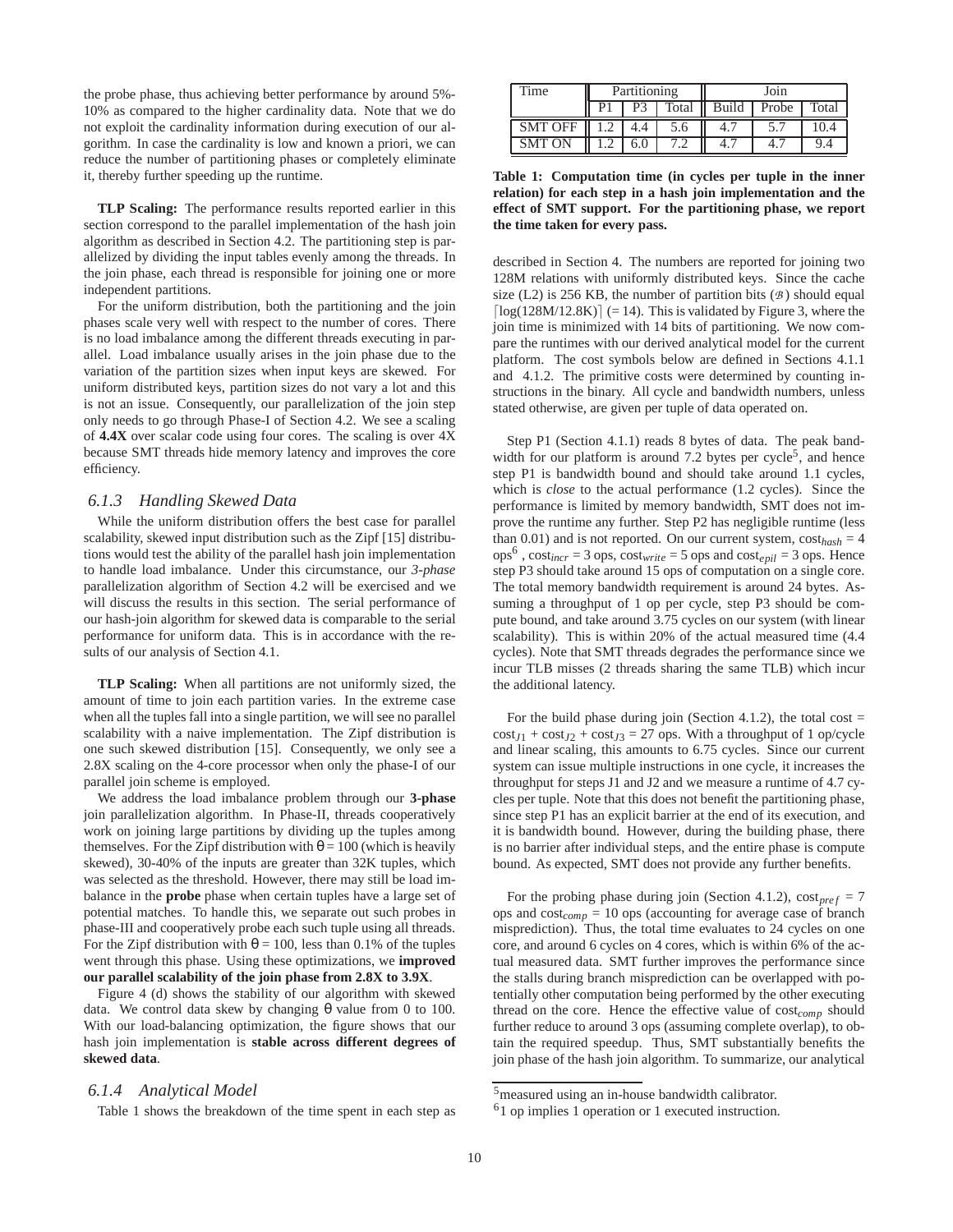

**Figure 5: Comparison between sort-merge join and hash join performance with varying number of tuples in the inner and outer relations.**

model predicts runtimes within 6% - 20% of the observed times for most of the cases. However, the model cannot evaluate the effect of multiple instruction issues, and hence is an upper bound for such phases (like building phase in the join operation).

#### **6.2 Sort-merge Join Performance**

For the sort-merge join implementation, most of execution time is spent in sorting two tables. For the scalar version, sorting 32-bit or 64-bit keys takes 11 clock cycles per element per iteration (cepi) on our system. The execution time is cepi\*N\*logN cycles. Sorting two 128M-key tables takes 79 billion cycles (24.9 seconds). Sorting two tables, each with 128M 64-bit tuples of (key, rid) takes 11.4 cycles per element per iteration (25.8 seconds), a negligible increase in cycles over sorting only keys. The small increase in clock cycles for sorting (key, rid) is likely due to moving more data (both key and rid) from memory. Another factor that impacts sorting performance is the size of keys and rids. When a (key, rid) tuple cannot fit in a single 64-bit scalar register, extra instructions are needed to sort them. On our test system, it takes 14.2 cycles per tuple per iteration to sort 128-bit (key, rid) tuples. That translates to 32 seconds for two 128M-tuple tables.

For the SIMD implementation, sorting keys only takes 3 cepi (6.8 seconds for two 128M-key tables) while sorting 64-bit (key, rid) tuples takes 4.5 cepi (10.2 seconds). These numbers matches the analytical model proposed by Chhugani et al. [7]. The slowdown of sorting (key, rid) tuples over keys only is 1.5X, which matches the increase in the number of instructions over keys only (1.53X). Parallel scaling of the SIMD implementation is nearly linear, 3.6X on four cores. The cepi for keys only is 0.83 (1.8 seconds for 2 tables of 128M keys) and for (key, rid) tuples is 1.25 (2.8 seconds for two tables of 128M tuples).

# **6.3 Comparison between Hash Join and Sortmerge Join**

Figure 5 shows computation time of hash join and sort-merge join with varying number of tuples in both relations. For sort-merge join, we show both non-SSE and SSE implementation numbers. The SSE implementation of sort-merge join improves performance by 1.9X over non-SSE implementation. The theoretical maximum improvement with 128-bit SSE is 2X because each tuple consists of a 32-bit (key, rid) pair, and therefore we can accommodate two tuples in one 128-bit word. With 128 million tuples, our hash join implementation is 2X faster than even this optimized SSE sortmerge join implementation. Sort-merge join becomes faster with smaller tuples because the number of sort levels decreases proportional to log*N* (*N*: number of tuples). The gap between hash join and sort-merge join decreases to 1.6X with 64K elements.



**Figure 6: Comparison between sort-merge join and hash join. For sort-merge join, we add projecting performance with 256 bit-wide and 512 bit-wide SIMD.**

# **7. FUTURE ARCHITECTURE TRENDS**

In this section, we discuss future architectural trends from both the near term and longer term perspective, and how these trends affect the join algorithm choices.

**Wider SIMD Execution:** In Section 5.2, we show that sortmerge join can fully exploit DLP using SIMD execution. In sortmerge join, the efficiency of SIMD execution is affected only by the size of the (key, rid) tuple. For example, with a 32-bit (key, rid) pair, each tuple is already 64 bits and a 128-bit wide SIMD implementation (such as SSE) can only operate on two tuples simultaneously. In the near term, future processors will adopt wider SIMD execution (such as 256-bit for AVX [21] and 512-bit for Larrabee [34]). These wider SIMD support would strongly benefit sort-merge join.

Figure 6 shows the effect of wider SIMD execution on sortmerge join and hash join. We project the performance of sortmerge join with 256-bit and 512-bit SIMD based on the work by Chhugani et al. [7]. With 256-bit SIMD, sort-merge join starts performing better than hash join for small number tuples, and 512-bit SIMD execution of **sort-merge join is projected to be 1.35X – 1.65X faster than hash join**.

For hash join, the scatter update to the partitions (Step P1) or the hashed bucket (Step J1) is the primary limiter in exploiting DLP. In order to exploit DLP in this step, efficient hardware scatter support is necessary. An efficient scatter operation will write multiple elements to different memory locations in the most bandwidth efficient manner with the minimal latency.

More importantly, further performance benefit can be achieved with atomic vector support. In Steps P1 and J1, multiple tuples can potentially hash into the same partition. These steps require the targeted hash entry to be updated accordingly. When performing SIMD execution, multiple elements will update the same memory location. Current SIMD architectures cannot handle this collision case and would require reverting back to the scalar implementation. As a result, the SIMD execution of step P1 and J1 is slower than serial execution due to instruction overhead of conflict detection. Efficient support for atomic vector operations such as that proposed by Kumar et al. [24] would be beneficial.

**Limited Per-Core Bandwidth:** As described in Section 3.2, external memory bandwidth is becoming a scarce resource with the advent of many-core processors. Once the memory bandwidth requirement reaches the peak external bandwidth, integrating additional processor cores would not provide any performance benefit and would increase the power consumption. Therefore, any parallel algorithms need to reuse the data in the cache as many times as